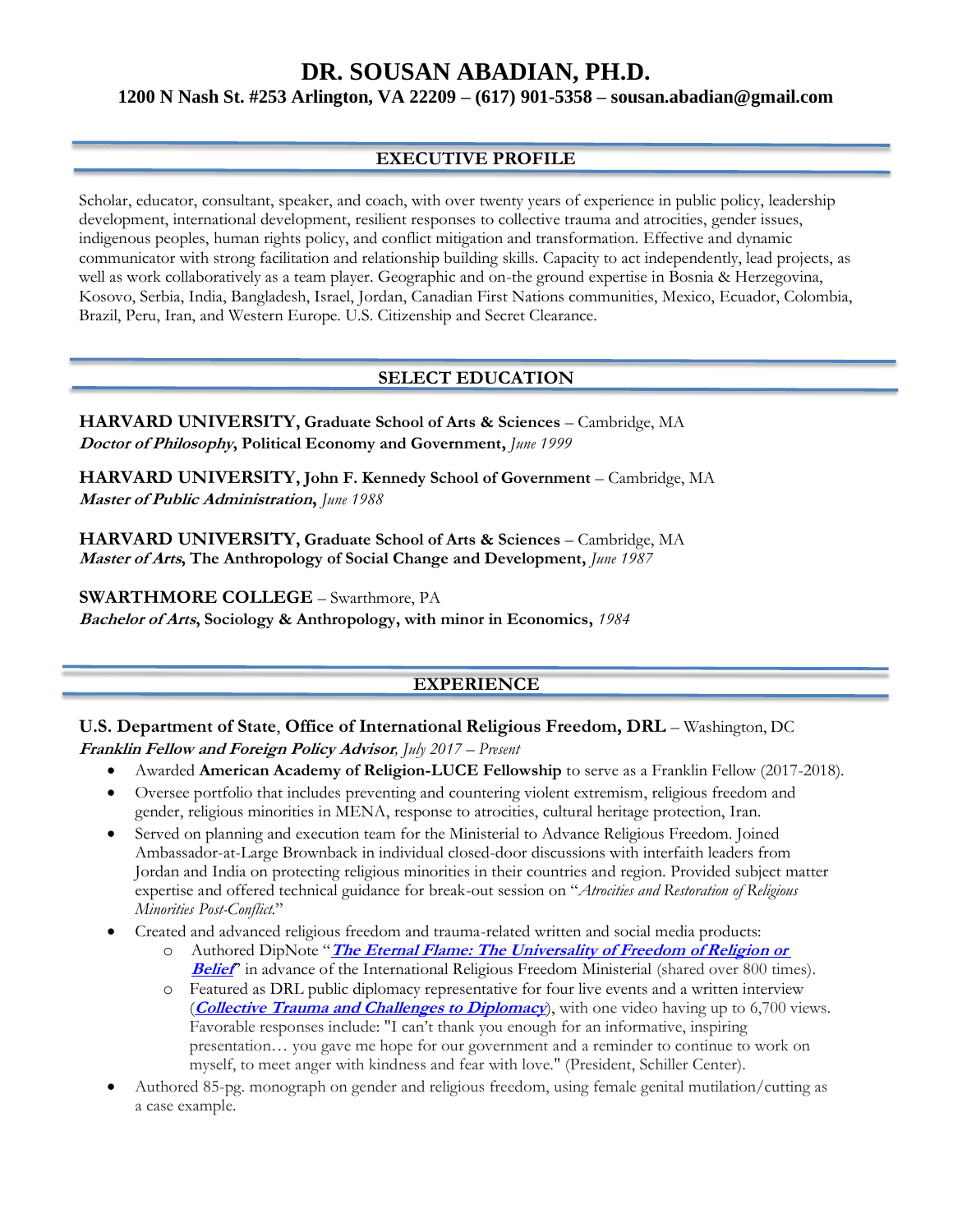## **1200 N Nash St. #253 Arlington, VA 22209 – (617) 901-5358 – [sousan.abadian@gmail.com](mailto:sousan.abadian@gmail.com)**

# **EXPERIENCE - CONTINUED**

- Spoke on panel, "**[Rehabilitating and Reintegrating Violent Extremists](https://www.youtube.com/watch?v=X5n5PGT7fxg&t=32s)**," USIP, Nov. 27, 2018.
- Preventing/Countering Violent Extremism (P/CVE) Embassy Consultations and Fact-finding Trips:
	- o Traveled to Bosnia & Herzegovina, Serbia, and Kosovo, consulted to and interviewed embassy, government officials, religious leaders (including members of Interreligious Council), civil society actors, and multilateral organizations (OECD, UNESCO) on the status of P/CVE, religious freedom, atrocity prevention, democracy and governance, reconciliation and trauma recovery post-conflict, and the situation of women. Co-led intra-agency debriefs (CT/CVE, CSO, Europe Desk, DRL) distilling trip findings, and authored memorandum for AAL Brownback proposing next steps in U.S.'s support for Serbian-Bosniak reconciliation efforts.
	- o Traveled to UAE (Dubai and Abu Dhabi), consulted with embassy on CVE and religious freedom, as well as with researchers and facilitators at HEDAYAH, Center for Excellence in Countering Violent Extremism on programming recommendations.
	- Advise AAL Brownback on key outcomes and levers of influence in Iran, informing and shaping the Office's overall strategy.
	- Engaged with diverse stakeholders on, including academics, human rights advocates, representatives of Iranian religious minorities(Bahai, Zoroastrian, and Christian) and Shi'a leaders.
	- Selected for U.S. delegation to U.N.'s "Plan of Action Meeting for Religious Leaders" in Vienna. Led U.S. engagement with the U.N. Office on document, "**Plan of Action for Religious Leaders and Actors to Prevent Incitement to Violence that Could Lead to Atrocity Crimes.**"
- Facilitated dialogue among Muslim, Sufi, Christian evangelical, Hindu, Zoroastrian, and Jewish clerics and civil society actors, as well as academics working to protect religious minorities and prevent atrocities. As part of engagement, participated in weekly IRF roundtable discussions and international conferences.
- Presented paper at Institute on Violence, Abuse, and Trauma Conference, **"Trauma Narratives and Violent Extremism: Reframing Huntington's 'Clash of Civilizations.'"**
- Foreign Service Institute Trainings: **Preventing Genocide and Mass Atrocities through Multilateral Diplomacy***"*; **Religion and Foreign Policy***."*
- Served as action officer for cultural heritage protection and restoration. Engaged with Bureau of Education and Cultural Affairs and the Smithsonian on training programs for religious minorities in the Middle East.

# **Thought leader, Educator, & Practitioner: Leadership, Collective Trauma & Narrative**

**Transformation,** domestic and international locations (please refer to sample in Addendum, pgs. 6-7), *2000 – 2017*

- Presented keynote addresses, designed and delivered workshops, coached, and mentored university students, civil society actors, government officials, faith-based actors, and business people. Clients include universities such as Harvard and U. of Monterrey Leadership Program (Mexico), Government of Nunavut, the German-Israeli Young Leaders Exchange, and the Petroleum Institute in Abu Dhabi (please refer to Addendum for abbreviated list).
- **Respected thought leader and subject matter expert on responses to historic atrocities and collective trauma**, for ex., featured and profiled in 2008 Harvard Magazine article, "**[Trails of Tears, and Hope:](https://harvardmagazine.com/2008/03/trails-of-tears-and-hope)** '**[Collective trauma' takes a ferocious toll on human societies—](https://harvardmagazine.com/2008/03/trails-of-tears-and-hope)yet there are pathways to healing.**" Also, authored Harvard doctoral thesis, "*From Wasteland to Homeland: Trauma and the Renewal of Indigenous Peoples and their Communities*." In the 2008 Harvard Magazine article, Nobel Laureate in economics Amartya Sen is quoted as saying: "**Sousan has a huge combination of imagination, intelligence, and concern for empirical data. [Her research is] pioneering, highly original work**."
- Served as one of the principal advisor's to Padre Leonel Narvaez on the formation of ESPERE, Schools of Forgiveness & Reconciliation. Advised on the creation of grassroots social peace process and trauma healing curriculum to support the political peace process. ESPERE began in Colombia and has spread to over 10 countries (Colombia, 2000-2007).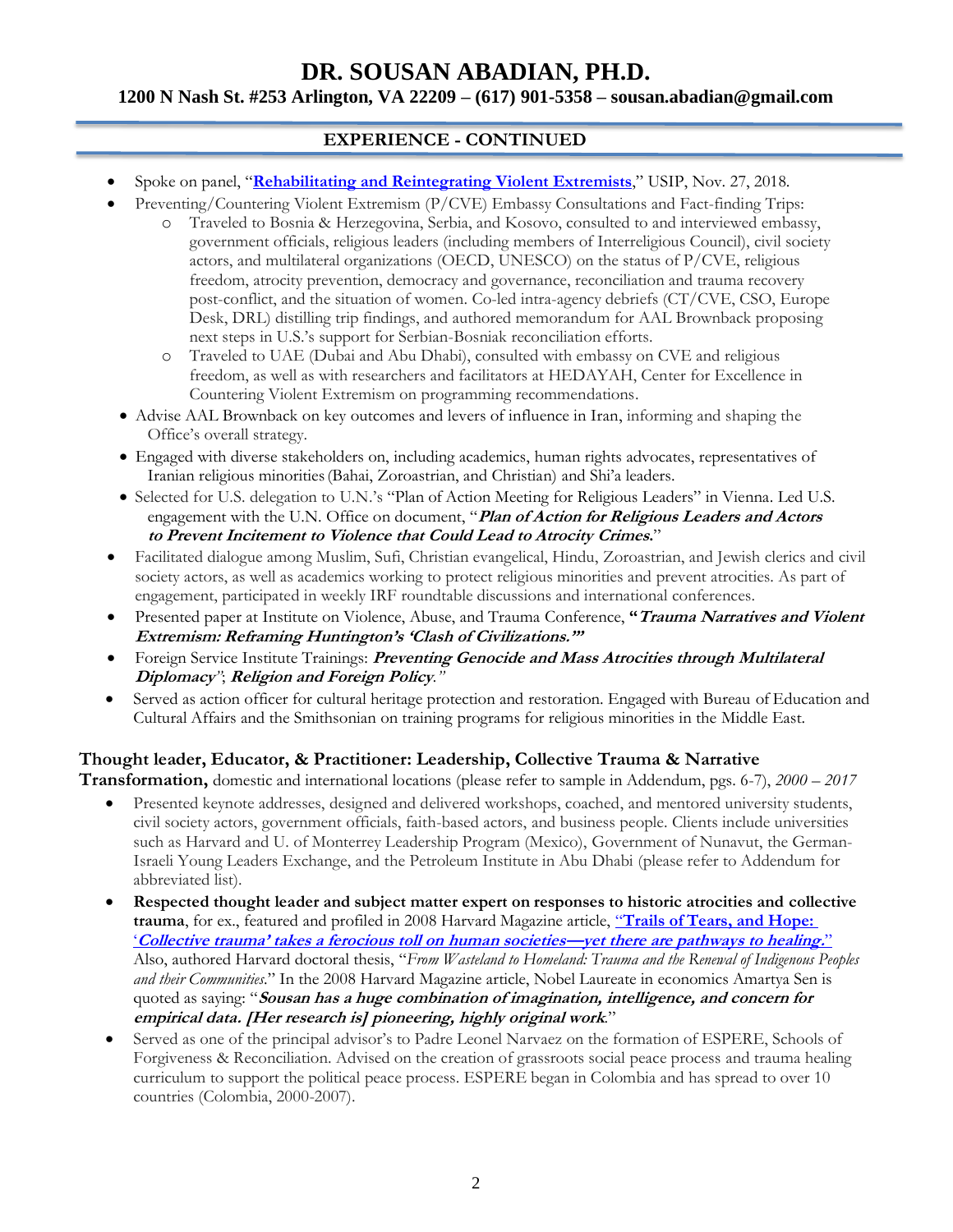# **1200 N Nash St. #253 Arlington, VA 22209 – (617) 901-5358 – [sousan.abadian@gmail.com](mailto:sousan.abadian@gmail.com)**

# **EXPERIENCE - CONTINUED**

- Provided leadership training, coaching, and mentoring for Indigenous Chiefs and Council in various Canadian First Nations reserves, (for ex., Anishinaabe, Swamy Cree, Blood, Shuswap, Inuit, Lac Brochet) to address suicide epidemics, substance abuse, rampant violence, social disintegration, and poverty (2000-2009).
- Conducted research/interviews throughout Canada, developed recommendations for Canadian Government for "Aboriginal Leadership Labs" designed to foster reconciliation between First Nations and settler populations (Generon Consulting, Beverly, MA, 2005–2006).
- Facilitated constructive dialogue between those with long-standing grievances, for example, Israelis and Palestinians, Pakistanis and Indians, Japanese and Chinese. Themes covered include cultivating breakthrough leadership capacity for social change, neutralizing victim-perpetrator narratives, disrupting cycles of violence, laying the past to rest (Harvard University).
- Facilitated conversations in Harvard Working Group on "*Frontiers of Conflict Resolution*" with senior conflict resolution practitioners working in hotspot regions, i.e. Israel, Palestine, Rwanda, the former Yugoslavia, Sri Lanka, Colombia, and Sudan (Weatherhead Center, Harvard University, 1999-2001).
- **Leadership thought leader and subject matter expert**: Contributed to the articulation of key principles in the [Adaptive Leadership Framework](https://books.google.com/books?id=86OJwyvGzCoC&pg=PR15&lpg=PR15&dq=Sousan+Abadian+adaptive+leadership&source=bl&ots=b2HZMyN-7X&sig=e0Yp_wIvgK4aEUZDnggu0GuwXn4&hl=en&sa=X&ved=2ahUKEwiT_pS99bXeAhXQxVkKHZ9UCMUQ6AEwCHoECAgQAQ#v=onepage&q=Sousan%20Abadian%20adaptive%20leadership&f=false) including providing significant rewriting and seminal support to Dr. Ronald Heifetz (co-founder of Harvard Center for Public Leadership) on two books Leadership without Easy Answers and Leadership on the Line (co-authored with Marty Linsky, 1986-2006).
- *Served as part of teaching team for foundational fall leadership courses* taught at Harvard Kennedy School by Dr. Ron Heifetz (creator of Adaptive Leadership framework), 1993-1996:
	- o met for *weekly supervision* with Dr. Heifetz and team to discuss our challenges in adult education;
	- o intervened during classes to make observations and course-correct group dynamics as part of "back of the room" assistance to Dr. Heifetz (front-of-the-room);
	- o provided strategic analysis and facilitated weekly conversations with subgroups of midcareer students meeting to analyze their cases of organizational leadership failures and what they could have done differently; provided weekly written feedback for cases;
	- o Received distinguished teaching assistant award.
- Provided "back of the room" assistance and course design advise to Dr. Heifetz on "*The role of Authority in Leadership,*" Harvard University winter course, 2003-2006.
- Utilized *experiential learning* methodology in teaching, specifically "using the class as a case-in-point," requiring the ability to distinguish and analyze group dynamics happening in the moment within the session and skillfully articulate these insights to illustrate key strategic concepts.
- *Facilitated difficult conversations and discoveries, as well as taught substantive material* (making the distinction between leadership and authority, and between adaptive and technical work; strategies to orchestrate change processes in organizations; how to properly assess group dynamics; developing an organization's capacities and pacing "the work" so as not to overwhelm people in the organization; understanding the pressures various factions were under and what values they represented; using oneself as a barometer of group tensions; recognizing and circumventing typical "work avoidance" mechanisms organizations use to avoid necessary but difficult changes).
- *Provided strategic analysis of organizational dynamics*: taught individuals to analysis their organizations' needs and challenges, identify the various factions, and how to skillfully intervene within the system and with whom to ally in order to create substantive changes in behavior, values, and attitudes over time, 1999-2008.
- Taught "blended" semester course *"Leadership in Development Practice"* for mid-career professional students enrolled in a master's degree program in Community Development at the California School of Professional Psychology. Provided intensive four-day in-house instruction, followed by four months of distance teaching/learning (via teleconferencing and the internet). Fresno Campus, CA., February 2000-June 2000.
- Consulted to the Ecuadorian presidential candidate, former Ambassador to the U.S., and Ecuadorian Minister of Trade and Agriculture, Ivonne Baki (Ecuador, July-September 2002).
- Co-led crisis leadership retreat with Dr. Ronald Heifetz for Jamil Mahuad, then President of Ecuador. Sessions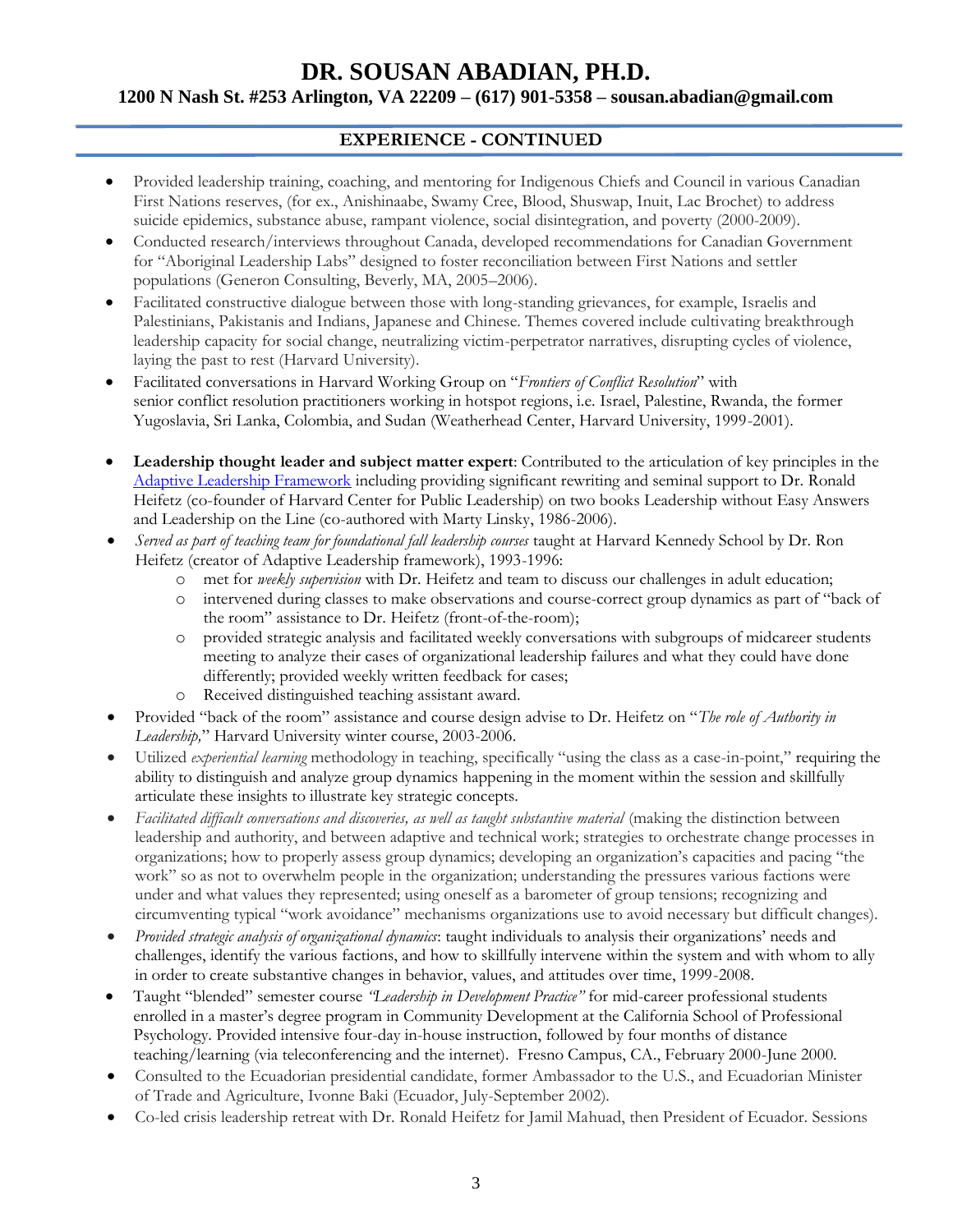# **DR. SOUSAN ABADIAN, PH.D. 1200 N Nash St. #253 Arlington, VA 22209 – (617) 901-5358 – [sousan.abadian@gmail.com](mailto:sousan.abadian@gmail.com)**

examined different factions and sources of opposition in the political domain and explored President Mahuad negotiation strategies during the period of economic crisis. (Quito, Ecuador, December 1999 - January 2000).

• *Conducted individual needs-assessment and provide 12-week structured mentoring program* and *individual leadership coaching sessions* tailored to the needs of individual clients**, [https://www.sousanabadian.com](https://www.sousanabadian.com/)** (2014-2017).

# **MIT**, **Dalai Lama Center for Ethics & Transformative Values** – Cambridge, MA

**Fellow***, Sept 2009 – Dec. 2011*

- Awarded grant by **Tibetan Buddhist Learning Center** for Fellowship at MIT (2009-2010).
- Developed the **ARIA Framework** designed to support individuals to exercise leadership, free from victimperpetrator narratives, enhance resilience, and optimize their creative capabilities.

### **Cambridge Leadership Associates (CLA)** – domestic and international

**Associate**, *June 2003 – Sept 2007*

• Delivered keynotes on adaptive leadership and skills, conducted needs assessment and interviews with clients, designed and delivered 1½-5 days leadership workshops alone or with a colleague as part of Cambridge Leadership Associate staff, for government officials, NGOs, religious leaders, educators, and heads of businesses. Clients included CARE, U. of Hawaii's Asia Pacific Leadership Program, National League of Cities Annual Leadership Summit, McArthur Foundation in India, and U. of Denver's Rocky Mountain Institute (please refer to Addendum for abbreviated list).

# **Harvard University, Center for Public Leadership** – Cambridge, MA

### **Post-doctoral Research Fellow**, *2002-2005*

- Participated in Leadership Research Group, as part of a core group of five individuals, who met twice monthly for an intensive collaborative enterprise to develop theory and empirical research methods, discuss adult education challenges, critique and support the writing of books and articles, and strengthen the community of scholars and practitioners working in this research area. Cambridge, MA, September 2003 – June 2005.
- Co-led 3-day event with two Harvard faculty members on "The Role Religious Leadership in Preventing Atrocities," for Muslim, Christian, and Jewish heads of seminaries from the U.S., Jordan, Saudi Arabia, Egypt, and Tajikistan, Harvard Kennedy School, "Summit for Interfaith Respect" (Cambridge, MA, 2004).
- Personally invited to participate in Harvard University's Interfaculty Working Group on "Resilient Responses to Social Crisis" (Cambridge, MA, 2002–2004), for distinguished scholars across disciplines in monthly discussions exploring human and social resilience, and implications for policy; presented paper, "What Makes a Community Healthy and What's the Role of Leadership?"
- Designed a unique framework evaluating different kinds of collective traumas to help explain why some communities are more likely to get stuck in cycles of poverty, violence, and poor governance following traumatic experiences, while others more easily recover. Framework helps explain why we need to respond differently to different kinds of collective traumas. Recently began exploring application to the Afghani context.
- Authored "Nation-building in a Traumatized World" 100 pg. monograph distributed to select Harvard and Tufts faculty and meant to inform our interventions in Afghanistan and Iraq (April 2003).

# **Additional Adult Education Training (Leadership and Resilience):**

- Certified Life Mastery Coach/Mentor, June 2013-June 2014.
- Completed two advanced trainings on facilitating group discussions on difficult topics, *Center for Mind Body Medicine*, Washington, D.C., October 2008-February 2009.
- Trained with Dr. Robert Kegan as part of Cambridge Leadership Associates' staff to utilize and apply Dr. Kegan's adult education model to leadership education, 2003-2007. Dr. Kegan is William and Miriam Meehan Research Professor in Adult Learning and Professional Development, at Harvard University Education School.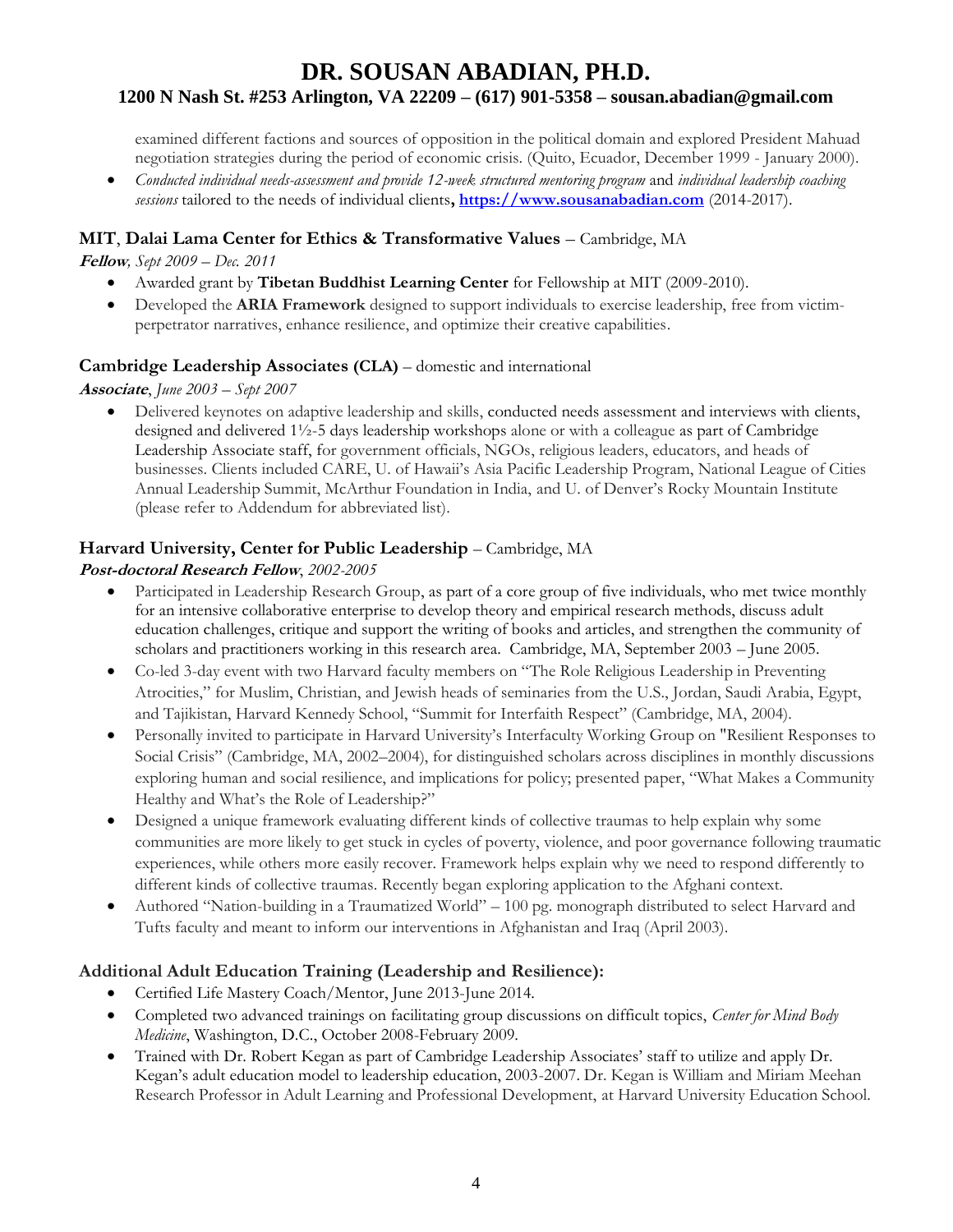**1200 N Nash St. #253 Arlington, VA 22209 – (617) 901-5358 – [sousan.abadian@gmail.com](mailto:sousan.abadian@gmail.com)**

# **EXPERIENCE - CONTINUED**

- Took an experiential, intensive weeklong *Adult Educator's Module, "How to Teach Leadership*," taught by Ron Heifetz, Marty Linsky, and Harvard Education School faculty, Harvard Kennedy School, winter 2003. Learned adult education principles and challenges; taught leadership modules and received critique from class and professors to sharpen skills.
- Trained in *enhancing strengths and resilience in both organizations and individuals* (taught by Martin Seligman, The Positive Psychology Center, U. of Pennsylvania, Philadelphia, PA.), fall and winter 2002.
- Participated in several trainings on the *U-Process Facilitation Methods*, taught by Otto Scharmer (MIT), facilitation practices designed to create organizational innovation, 2002-2006.
- Participated in experiential programs offered by *Tavistock Institute* of Human Relations, 1987.

## **SELECT PUBLICATIONS**

- **"Adaptive Consent in Female Genital Mutilation/Cutting: A Call for Cultural Renewal**" (2019).
- "**Mastering Memories**," in *The Political Culture of Forgiveness and Reconciliation*, Father Leonel Narvaez, editor, published in Latin America and the U.S. (2009, 2010).
- **"[Taming the Beast: Trauma in Jewish Religious and Political Life](http://abrahamicfamilyreunion.org/taming-the-beasttrauma-in-jewish-religious-political-life/)"** (co-authored with Tamar Miller, *Journal of Jewish Communal Service*, Volume 83, Number 2/3, 2007).
- *"***[Cultural Healing: When Cultural Renewal is Reparative and when it is Toxic](https://journalindigenouswellbeing.com/volume-4-2-fall-2006/cultural-healing-when-cultural-renewal-is-reparative-and-when-is-it-toxic/)"** (Journal of Indigenous Wellbeing, 2006).
- "**Nation-building in a Traumatized World**" (Harvard interfaculty distribution, April 2003).
- **From Wasteland to Homeland: Trauma and the Renewal of Indigenous Peoples and their Communities**, doctoral dissertation, supervised by Nobel Laureate in economics Amartya Sen.
- "**[Women's Autonomy and Its Impact on Fertility](https://www.sciencedirect.com/science/article/pii/S0305750X96000757)**," *World Development* (lead article, December 1996).
- **Effectiveness of Microfinance in Meeting the Needs of Vulnerable Women in Bangladesh: BRAC and Grameen Bank** *(Harvard MPA Capstone Project*, June 1988).
- **The Status of Women in Bangladesh: Implications for Fertility and Population Policies** (Harvard University Master's Thesis in Anthropology, June 1986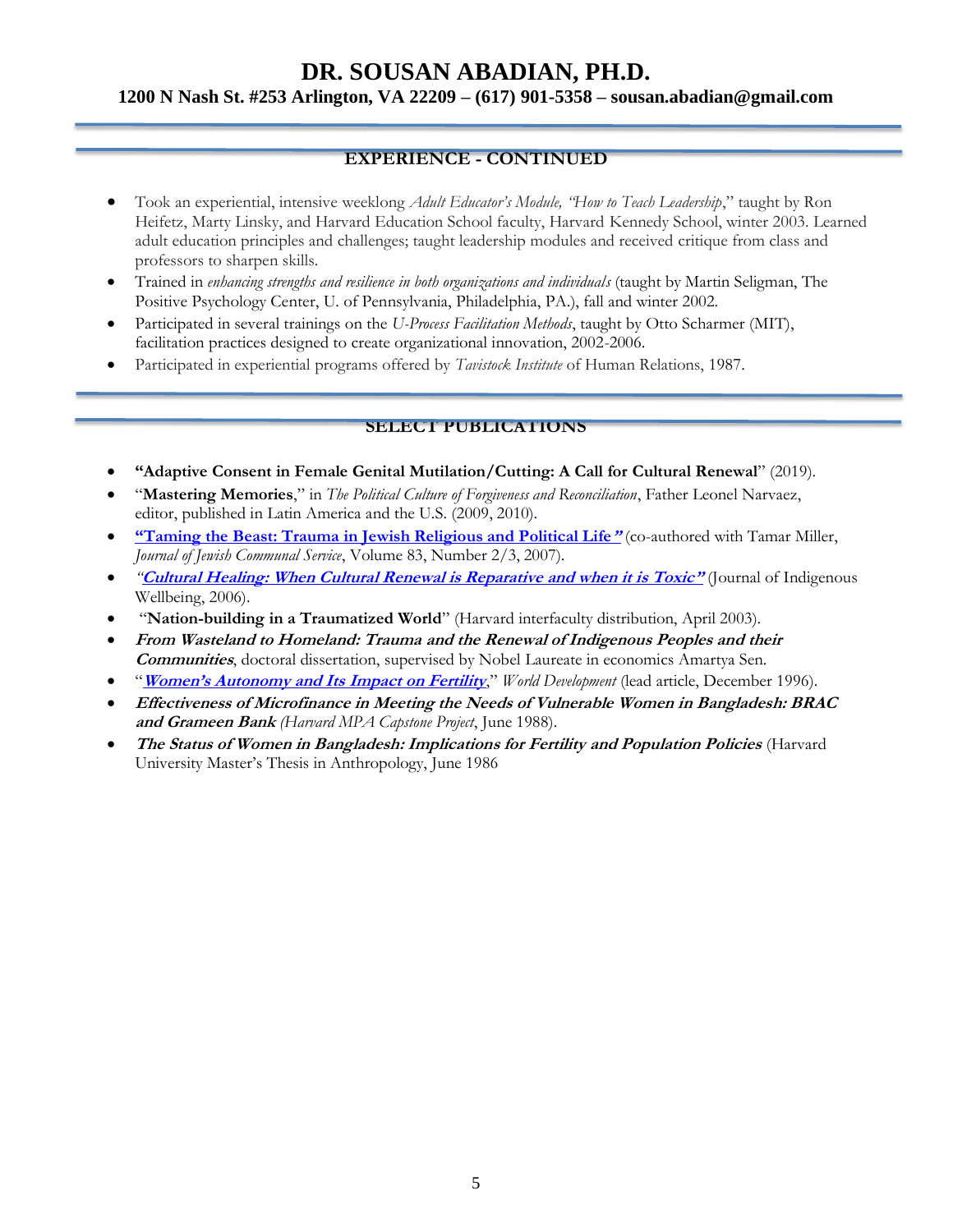# **1200 N Nash St. #253 Arlington, VA 22209 – (617) 901-5358 – [sousan.abadian@gmail.com](mailto:sousan.abadian@gmail.com)**

## **ADDENDUM (Select workshops and keynotes)**

#### *Independent Consulting (sample)*

# **Cyrus Institute of Knowledge (Bentley University)**, *Dubai, UAE, 2014.*

• *The Role of Inner Sovereignty in Breakthrough Leadership -* conference keynote at "West-Meets-East: Exploring Sustainable Development, Innovation, and Opportunities."

#### **Native American Summer Program, Harvard Medical School,** *Boston, MA*, *2005, 2006, 2010*.

• Workshops: *We are the Ones We've Been Waiting For: Developing Youth Leadership Capacity to Transform Reservations*-for high school students from 3 reservations.

#### **Center for Human Rights and Popular Education**, *Sao Paulo, Brazil, 2009.*

• Workshop: *Alternative Justice: Healing Underlying Trauma to Circumvent Violence.*

### **ESPERE, Schools of Forgiveness and Reconciliation (Fundacion Para La Reconciliacion)**,

*Brazil, 2009*, *Columbia, 2007.*

• Offered talks and workshops on *Mastering Memories and Making Peace with the Past.*

#### **Native Counseling Services of Alberta**, *Edmonton, Canada, 2008.*

• Workshop: *Resiliency and Healing Toxic Posttraumatic Narratives.*

#### **University of Monterrey (Mexico) Leadership Program**, *Monterrey, Mexico, 2007.*

• Keynote and discussion: *How Do We Create Cultures of Peace?*

#### **Harvard Kennedy School**, *Cambridge, MA, 2004, 2006.*

- Workshop: *Exercising Leadership for Asia*: *Transforming Toxic Trauma Narratives.*
- Workshop: *Exercising Leadership in the Middle East: Negotiating Peace While Navigating Trauma.*

#### **German-Israeli Young Leaders Exchange (Bertelsmann Stiftung Foundation)**, *Berlin, 2006.*

• Keynote speech and workshop: *Transforming Narratives: Going Beyond Victim and Perpetrator -* for 90 German and Israeli leaders.

#### **International Indigenous Council for Healing Our Spirit Worldwide**, *Edmonton, Canada, 2006.*

• Presentation: *When is Cultural Renewal Reparative*  $\mathcal{O}$  *when is it Toxic?* 

#### **Squamish Nation**, Vancouver, *BC, Canada, 2005*.

• Workshops: *Healing Ourselves – Healing the Human Family.*

#### **Harvard Medical School,** "International Peace through Health Program," *Boston, MA, 2004.*

Workshop: *Daring to Transform Jewish and Palestinian Trauma Narratives*.

#### **Government of Nunavut, Conference on Social Indicators of Well-Being**, *Iqualuit, Nunavut, 2004.*

• Keynote and Presenter: *Inuit Renewal.*

#### **Inuit Executive Leadership Program, Harvard Kennedy School,** *Cambridge, MA, 2002.*

• Keynote: *Leaders in Bridging Worlds*-for 125 Inuit leaders and Harvard faculty.